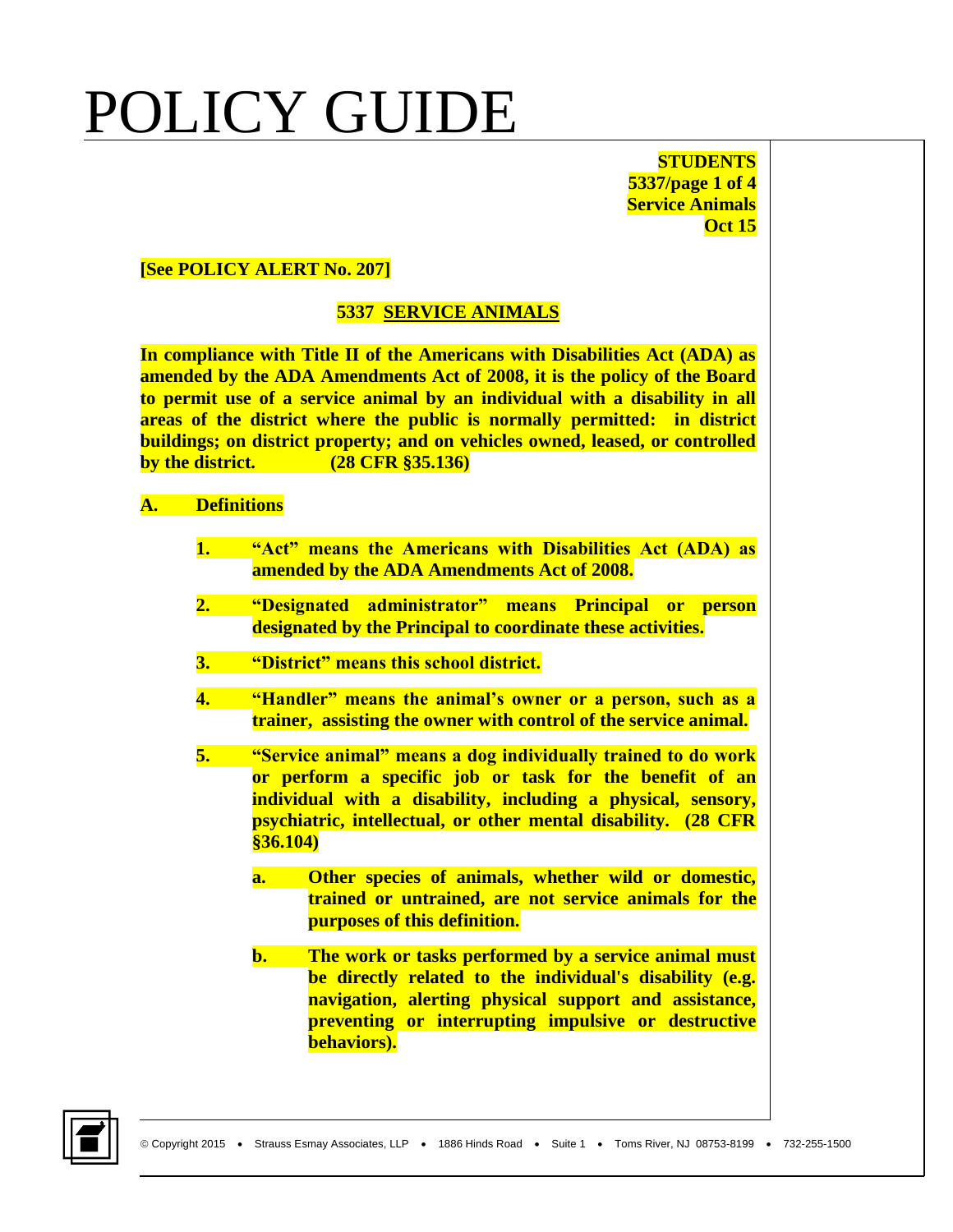**c. Work or tasks for the purposes of this definition do not include the provision of emotional support, well-being, comfort, therapy, companionship, or crime deterrence. STUDENTS 5337/page 2 of 4 Service Animals**

### **B. Generally**

- **1. The district shall permit the use of a service animal by an individual with a disability unless:**
	- **a. The animal is out of control and the animal's handler does not take effective action to control it;**
	- **b. The animal is not housebroken.**
- **2. A service animal shall have a harness, leash, or other tether, unless either the handler is unable because of a disability to use a harness, leash or other tether, or the use of a harness, leash, or other tether would interfere with the service animal's safe, effective performance of work or tasks, in which case the service animal must be otherwise under the handler's control (e.g. voice control, signals, or other effective means). (28 CFR §35.136(d))**
- **3. If an animal is properly excluded, the district shall give the individual with a disability the opportunity to participate in the service, program, or activity without having the service animal on the premises. (28 CFR §35.136(b))**
- **4. If there are places in the district where it is determined to be unsafe for a handler and service animal, reasonable accommodations will be provided to assure the individual equal access to the activity.**
- **5. Unless the need for a service animal is readily apparent, the handler will be required to provide the district with information that:**
	- **a. The service animal is required because of a disability; and**

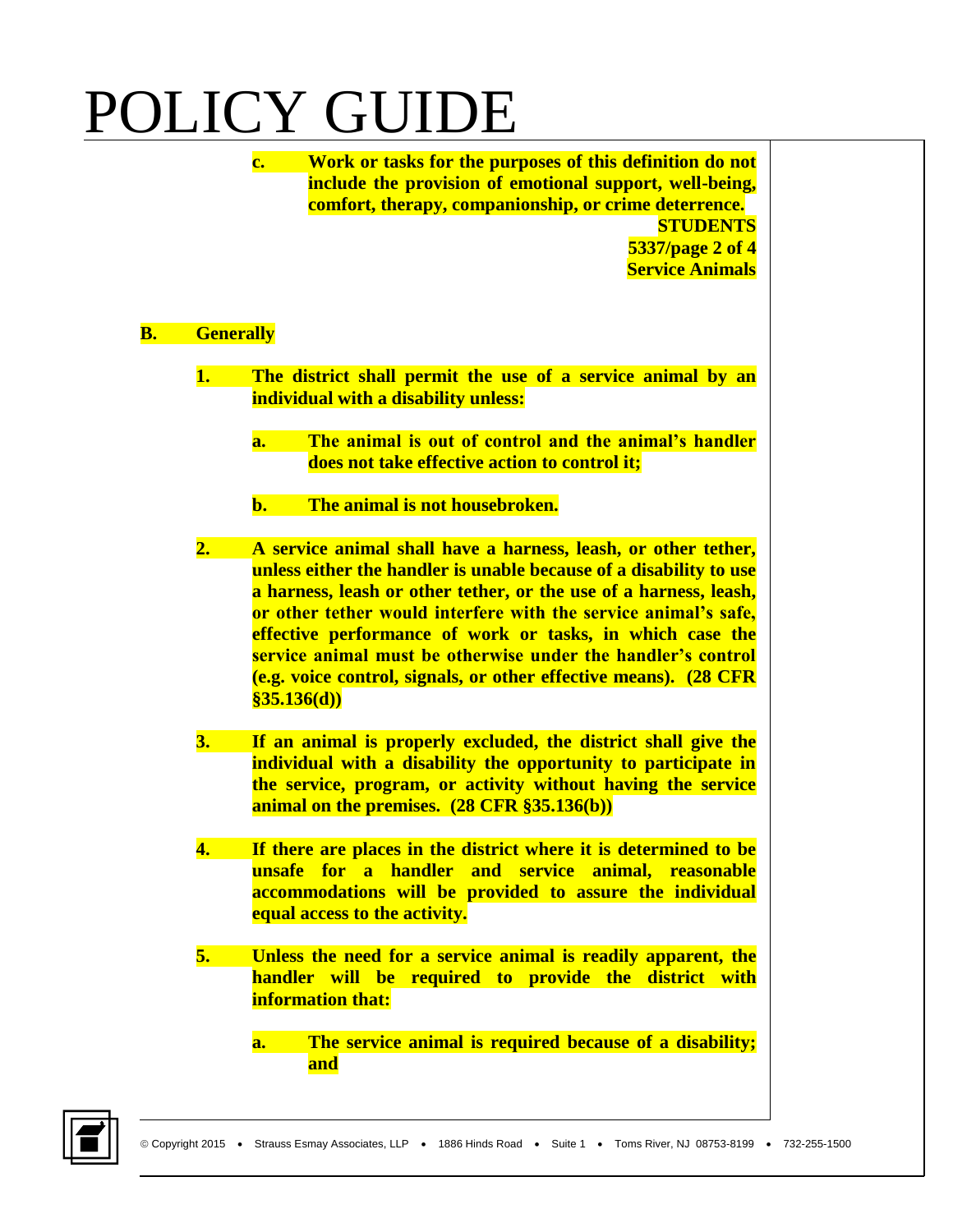**b. What work or task the animal has been trained to perform.**

**6. The district may not require documentation, including proof that the animal has been certified, trained, or licensed as a service animal; nor that the dog demonstrates its ability to perform the work or task. (28 CFR §35.136(f))**

> **STUDENTS 5337/page 3 of 4 Service Animals**

- **7. Individuals who have service animals are not exempt from local animal control or public health requirements.**
- **8. Service animals must be licensed and registered in accordance with State and local laws.**

### **C. Delegation of Responsibility**

- **1. The district is not responsible for the care or supervision of a service animal. (28 CFR §35.136(e))**
- **2. If the district normally charges individuals for damage they cause, an individual with a disability may be charged for damage caused by his or her service animal. (28 CFR §35.136(h))**
- **3. The district will designate relief areas for the service animal which will be included in mobility training and orientation of students and animals new to the school.**

### **D. Notification and Responsibilities**

- **1. In the event a service animal will be introduced as part of the school community, the designated administrator will develop a comprehensive implementation plan prior to introduction of the service animal into the school to include:**
	- **a. Notification to parents of students who may be in contact with the service animal;**
	- **b. Appropriate etiquette regarding service animals to include:**

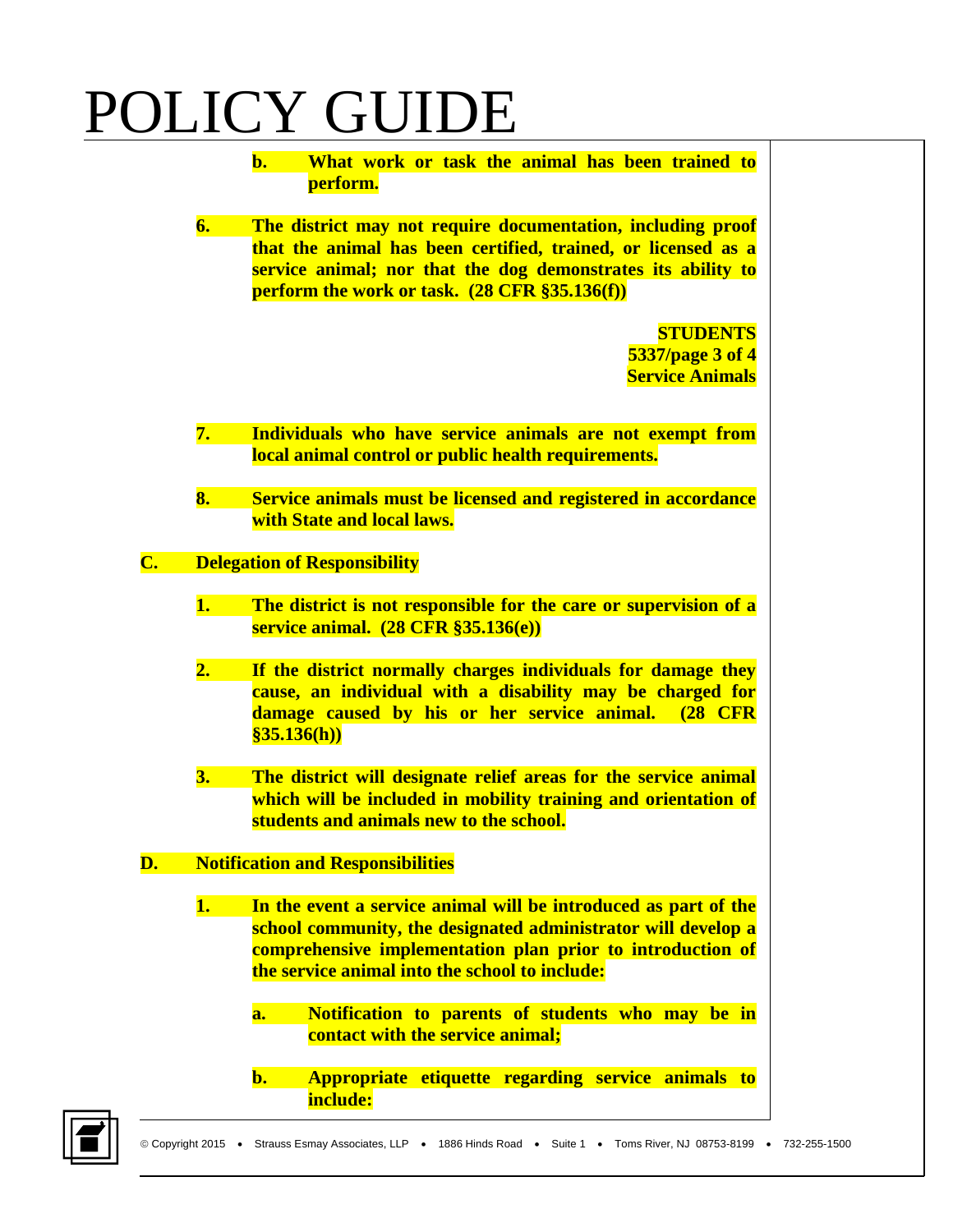|    | (1)                            | Never pet a service animal while it is working;                     |
|----|--------------------------------|---------------------------------------------------------------------|
|    |                                |                                                                     |
|    | (2)                            | <b>Never feed a working service animal;</b>                         |
|    |                                |                                                                     |
|    | (3)                            | Do not deliberately startle, tease, or taunt a                      |
|    |                                | service animal;                                                     |
|    | (4)                            | Do not hesitate to ask the handler if he or she                     |
|    |                                | would like assistance regarding directions or the                   |
|    |                                | facility.                                                           |
|    |                                | <b>STUDENTS</b>                                                     |
|    |                                | 5337/page 4 of 4                                                    |
|    |                                | <b>Service Animals</b>                                              |
|    |                                |                                                                     |
| 2. |                                | The use of a service animal introduced as part of the school        |
|    |                                | <b>community will require inclusion into the student's</b>          |
|    |                                | <b>Individualized Education Plan (IEP) or the student's Section</b> |
|    | <b>504 Accommodation Plan.</b> |                                                                     |
|    |                                |                                                                     |

**3. The district will require that the owner of a service animal introduced as part of the school community and, as included in the student's IEP or Section 504 Accommodation Plan, maintain liability insurance for the service animal in the amount required by the Board of Education.**

### **E. Miniature Horses**

- **1. Miniature horses, although not included in the Act under the definition of "service animal," may only be permitted if individually trained to do work or perform tasks for the benefit of the individual with a disability and if they meet the assessment factors outlined in 3. below. (28 CFR §35.136(i))**
- **2. Ponies and full size horses are not considered miniature horses.**
- **3. Assessment factors to determine whether the district can reasonably modify its policies, practices, and procedures to allow for the use of miniature horses on its property, facilities, or vehicles include:**
	- **a. Type, size, and weight of the miniature horse and whether the facility can accommodate those features;**
	- **b. Whether the handler has sufficient control of the miniature horse;**